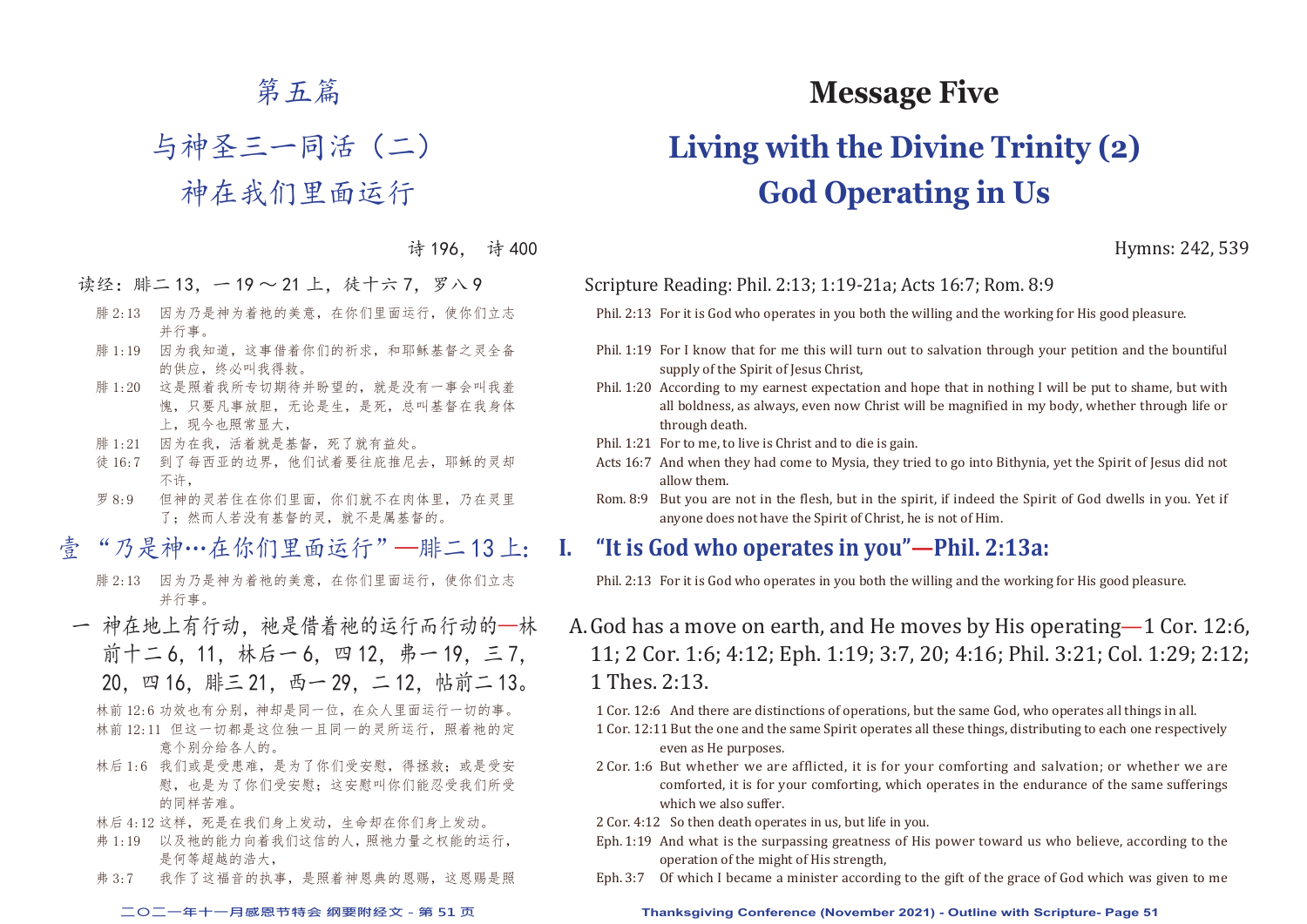着祂大能的运行所赐给我的。

- 弗 3:20 然而神能照着运行在我们里面的大能,极其充盈地成就一 切,超过我们所求所想的;
- 弗 4:16 本于祂, 全身借着每一丰富供应的节, 并借着每一部分依 其度量而有的功用,得以联络在一起,并结合在一起,便 叫身体渐渐长大,以致在爱里把自己建造起来。
- 腓 3:21 祂要按着祂那甚至能叫万有归服自己的动力,将我们这卑 贱的身体改变形状,使之同形于祂荣耀的身体。
- 西 1:29 我也为此劳苦,照着祂在我里面大能的运行,竭力奋斗。
- 西 2:12 在受浸中与祂一同埋葬, 也在受浸中, 借着那叫祂从死人 中复活之神所运行的信心,与祂一同复活。
- 帖前 2:13 所以,我们也不住地感谢神,因为你们既接受了从我们所 听见神的话,就不以为是人的话,乃以为是神的话而领受 了: 这话确是神的, 也运行在你们信的人里面。
- 二 腓立比二章十二至十三节启示,腓立比书全盘、 概括、总括的思想乃是神在我们里面运行:
	- 腓 2:12 这样,我亲爱的,你们既是常顺从的,不但我与你们同在 的时候,就是我如今不在的时候,更是顺从的,就当恐惧 战兢,作成你们自己的救恩,
	- 腓 2:13 因为乃是神为着祂的美意,在你们里面运行,使你们立志 并行事。
- 1 凡基督向着我们的所是,都是为着神的运行—5 ~  $11 \, \text{#}$ ,  $\equiv 8 \sim 10$ 。
- 腓 2:5 你们里面要思念基督耶稣里面所思念的:
- 腓 2:6 祂本有神的形状,不以自己与神同等为强夺之珍,紧持 不放,
- 腓 2:7 反而倒空自己,取了奴仆的形状,成为人的样式;
- 腓 2:8 既显为人的样子,就降卑自己,顺从至死,且死在十字 架上。
- 腓 2:9 所以神将祂升为至高,又赐给祂那超乎万名之上的名,
- 腓 2:10 叫天上的、地上的和地底下的,在耶稣的名里,万膝都要 跪拜,
- 腓 2:11 万口都要公开承认耶稣基督为主,使荣耀归与父神。
- 腓 3:8 不但如此,我也将万事看作亏损,因我以认识我主基督 耶稣为至宝;我因祂已经亏损万事,看作粪土,为要赢 得基督,
- 腓 3:9 并且给人看出我是在祂里面,不是有自己那本于律法的义, 乃是有那借着信基督而有的义,就是那基于信、本于神的义,
- 腓 3:10 使我认识基督、并祂复活的大能、以及同祂受苦的交通, 模成祂的死,
- 2 我们的神一直活在我们里面,在我们里面行动并运
- 行,我们应当顾到神在我们里面的运行—二 13。

according to the operation of His power.

- Eph. 3:20 But to Him who is able to do superabundantly above all that we ask or think, according to the power which operates in us,
- Eph. 4:16 Out from whom all the Body, being joined together and being knit together through every joint of the rich supply and through the operation in the measure of each one part, causes the growth of the Body unto the building up of itself in love.
- Phil. 3:21 Who will transfigure the body of our humiliation to be conformed to the body of His glory, according to His operation by which He is able even to subject all things to Himself.
- Col. 1:29 For which also I labor, struggling according to His operation which operates in me in power.
- Col. 2:12 Buried together with Him in baptism, in which also you were raised together with Him through the faith of the operation of God, who raised Him from the dead.
- 1 Thes. 2:13 And because of this we also thank God unceasingly that when you received the word of God, which you heard from us, you accepted it not as the word of men but even as it truly is, the word of God, which also operates in you who believe.

## B. Philippians 2:12-13 reveals that the overall, all-embracing, inclusive thought of the book of Philippians is that God is operating in us:

Phil. 2:12 So then, my beloved, even as you have always obeyed, not as in my presence only but now much rather in my absence, work out your own salvation with fear and trembling;

Phil. 2:13 For it is God who operates in you both the willing and the working for His good pleasure.

- 1. Whatever Christ is to us is for the operating of God—vv. 5-11; 3:8-10.
- Phil. 2:5 Let this mind be in you, which was also in Christ Jesus,
- Phil. 2:6 Who, existing in the form of God, did not consider being equal with God a treasure to be grasped,
- Phil. 2:7 But emptied Himself, taking the form of a slave, becoming in the likeness of men;
- Phil. 2:8 And being found in fashion as a man, He humbled Himself, becoming obedient even unto death, and that the death of a cross.
- Phil. 2:9 Therefore also God highly exalted Him and bestowed on Him the name which is above every name,
- Phil. 2:10 That in the name of Jesus every knee should bow, of those who are in heaven and on earth and under the earth,
- Phil. 2:11 And every tongue should openly confess that Jesus Christ is Lord to the glory of God the Father.
- Phil. 3:8 But moreover I also count all things to be loss on account of the excellency of the knowledge of Christ Jesus my Lord, on account of whom I have suffered the loss of all things and count them as refuse that I may gain Christ
- Phil. 3:9 And be found in Him, not having my own righteousness which is out of the law, but that which is through faith in Christ, the righteousness which is out of God and based on faith,
- Phil. 3:10 To know Him and the power of His resurrection and the fellowship of His sufferings, being conformed to His death,
- 2. Our God is living, moving, and operating in us continuously, and we should care for God's operating in us—2:13.

#### **二○二一年十一月感恩节特会 纲要附经文 - 第 52 页 Thanksgiving Conference (November 2021) - Outline with Scripture- Page 52**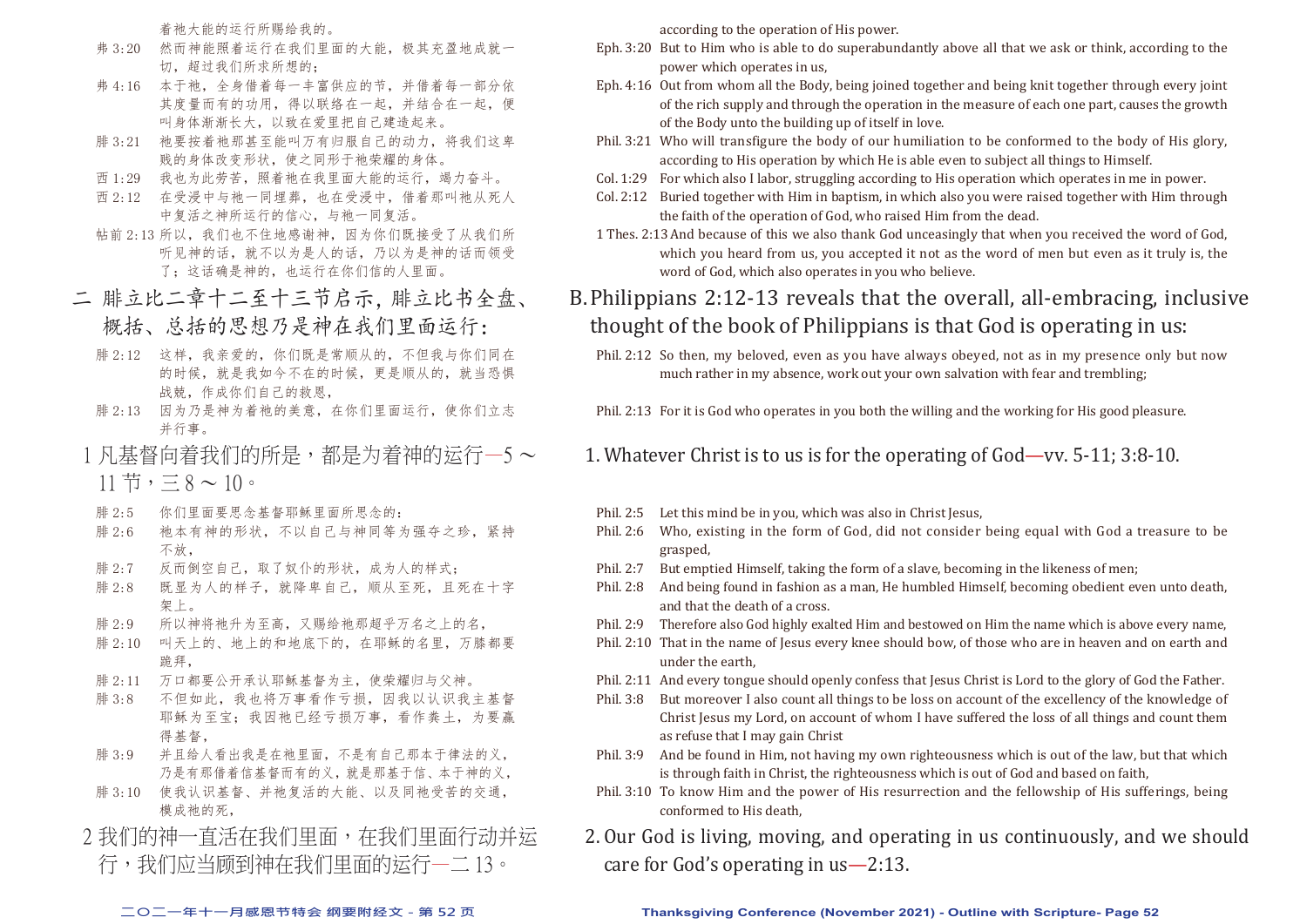- 腓 2:13 因为乃是神为着祂的美意,在你们里面运行,使你们立志 并行事。
- 3 我们若有属灵的鉴别力,有属灵的领会力,就能看见, 腓立比书里一切的事都与神在我们里面运行有关—一  $19, \underline{\hspace{1cm}} 5 \sim 11, \equiv 10, 12, 21, \underline{\hspace{1cm}} 1 \sim 5 \sim 7, 19, 23$
- 腓 1:19 因为我知道,这事借着你们的祈求,和耶稣基督之灵全备 的供应,终必叫我得救。
- 腓 2:5 你们里面要思念基督耶稣里面所思念的:
- 腓 2:6 祂本有神的形状,不以自己与神同等为强夺之珍,紧持 不放,
- 腓 2:7 反而倒空自己,取了奴仆的形状,成为人的样式;
- 腓 2:8 既显为人的样子,就降卑自己,顺从至死,且死在十字 架上。
- 腓 2:9 所以神将祂升为至高, 又赐给祂那超乎万名之上的名,
- 腓 2:10 叫天上的、地上的和地底下的,在耶稣的名里,万膝都要 跪拜,
- 腓 2:11 万口都要公开承认耶稣基督为主,使荣耀归与父神。
- 腓 3:10 使我认识基督、并祂复活的大能、以及同祂受苦的交通, 模成祂的死,
- 腓 3:12 这不是说,我已经得着了,或已经完全了,我乃是竭力追 求,或者可以取得基督耶稣所以取得我的。
- 腓 3:21 祂要按着祂那甚至能叫万有归服自己的动力, 将我们这卑 贱的身体改变形状,使之同形于祂荣耀的身体。
- 腓 4:5 当叫众人知道你们的谦让宜人。主是近的。
- 腓 4:6 应当一无挂虑,只要凡事借着祷告、祈求,带着感谢,将 你们所要的告诉神;
- 腓 4:7 神那超越人所能理解的平安,必在基督耶稣里,保卫你们 的心怀意念。
- 腓 4:19 我的神必在荣耀中,照着祂的丰富,在基督耶稣里,使你 们一切所需用的都充足。
- 腓 4:23 愿主耶稣基督的恩与你们的灵同在。
- 三 腓立比书中所论及的每一件事,都是在神运行 的行动之下:
- 1 一章给我们看见,我们需要活基督并显大基督,使 祂成为我们的生活和彰显—20 ~ 21 节。
	- 腓 1:20 这是照着我所专切期待并盼望的,就是没有一事会叫我羞 愧,只要凡事放胆,无论是生,是死,总叫基督在我身体 上,现今也照常显大,
- 腓 1:21 因为在我,活着就是基督,死了就有益处。
- 2 二章给我们看见,我们需要以基督为我们的榜样,

Phil. 2:13 For it is God who operates in you both the willing and the working for His good pleasure.

- 3. If we have the spiritual discernment, the spiritual realizing power, we can see that all the things in the book of Philippians are related to God's operating in us—1:19; 2:5-11; 3:10, 12, 21; 4:5-7, 19, 23.
	- Phil. 1:19 For I know that for me this will turn out to salvation through your petition and the bountiful supply of the Spirit of Jesus Christ,.
- Phil. 2:5 Let this mind be in you, which was also in Christ Jesus,
- Phil. 2:6 Who, existing in the form of God, did not consider being equal with God a treasure to be grasped,
- Phil. 2:7 But emptied Himself, taking the form of a slave, becoming in the likeness of men;
- Phil. 2:8 And being found in fashion as a man, He humbled Himself, becoming obedient even unto death, and that the death of a cross.
- Phil. 2:9 Therefore also God highly exalted Him and bestowed on Him the name which is above every name,
- Phil. 2:10 That in the name of Jesus every knee should bow, of those who are in heaven and on earth and under the earth,
- Phil. 2:11 And every tongue should openly confess that Jesus Christ is Lord to the glory of God the Father.
- Phil. 3:10 To know Him and the power of His resurrection and the fellowship of His sufferings, being conformed to His death,
- Phil. 3:12 Not that I have already obtained or am already perfected, but I pursue, if even I may lay hold of that for which I also have been laid hold of by Christ Jesus.
- Phil. 3:21 Who will transfigure the body of our humiliation to be conformed to the body of His glory, according to His operation by which He is able even to subject all things to Himself.
- Phil. 4:5 Let your forbearance be known to all men. The Lord is near.
- Phil. 4:6 In nothing be anxious, but in everything, by prayer and petition with thanksgiving, let your requests be made known to God;
- Phil. 4:7 And the peace of God, which surpasses every man's understanding, will guard your hearts and your thoughts in Christ Jesus.
- Phil. 4:19 And my God will fill your every need according to His riches, in glory, in Christ Jesus.

Phil. 4:23 The grace of the Lord Jesus Christ be with your spirit.

- C. Everything that is covered in the book of Philippians is under God's operating move:
	- 1. Chapter 1 shows us that we need to live and magnify Christ for Him to be our living and expression—vv. 20-21.
	- Phil. 1:20 According to my earnest expectation and hope that in nothing I will be put to shame, but with all boldness, as always, even now Christ will be magnified in my body, whether through life or through death.
	- Phil. 1:21 For to me, to live is Christ and to die is gain.
	- 2. Chapter 2 shows that we need to take Christ as our pattern and hold Him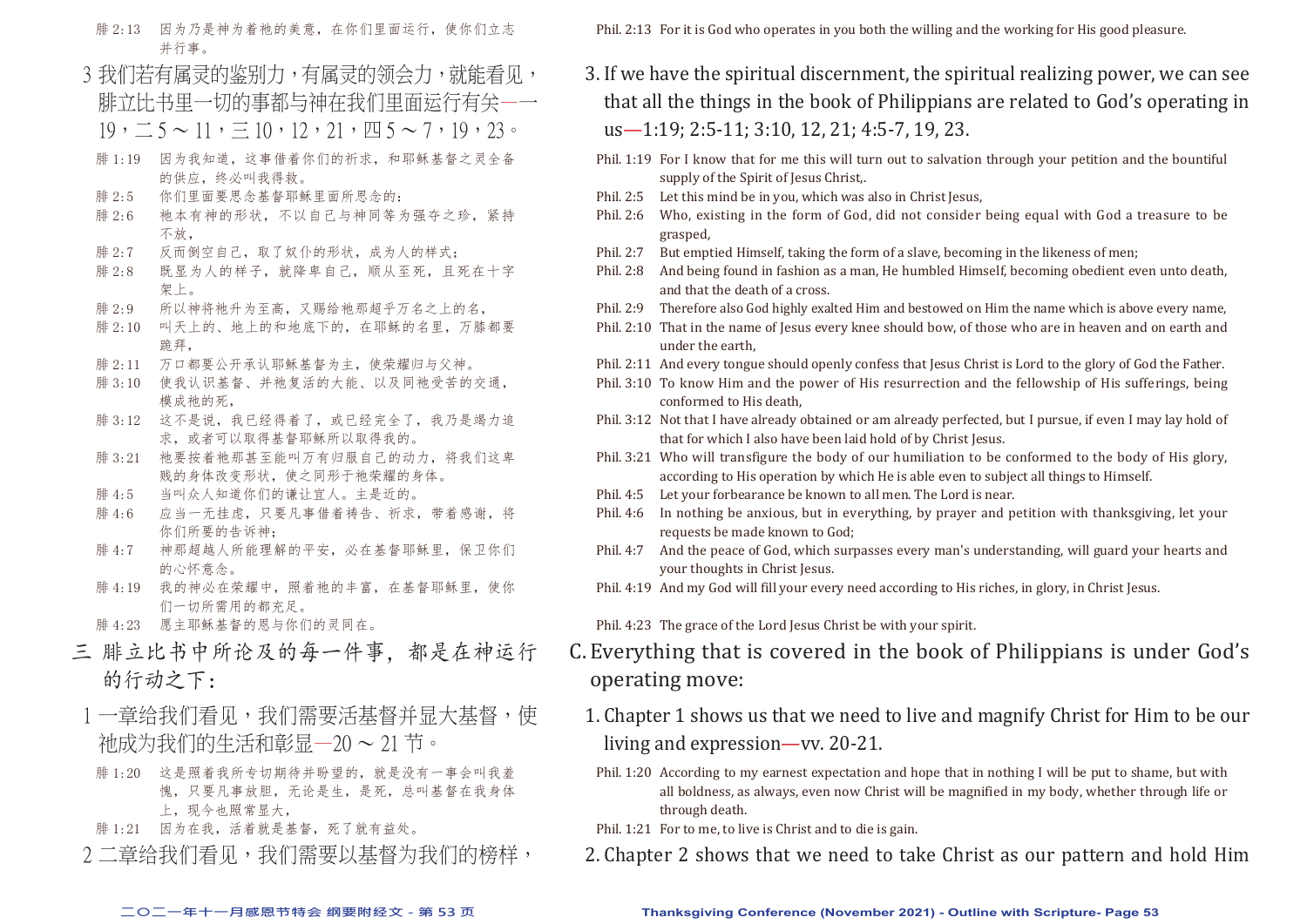#### 将祂表明出来—5~11,16节。

- 腓 2:5 你们里面要思念基督耶稣里面所思念的:
- 腓 2:6 祂本有神的形状,不以自己与神同等为强夺之珍,紧持 不放,
- 腓 2:7 反而倒空自己,取了奴仆的形状,成为人的样式;
- 腓 2:8 既显为人的样子,就降卑自己,顺从至死,且死在十字 架上。
- 腓 2:9 所以神将祂升为至高,又赐给祂那超乎万名之上的名,
- 腓 2:10 叫天上的、地上的和地底下的,在耶稣的名里,万膝都要 跪拜,
- 腓 2:11 万口都要公开承认耶稣基督为主,使荣耀归与父神。
- 腓 2:16 将生命的话表明出来,叫我在基督的日子,好夸我没有空 跑,也没有徒劳。
- 3 三章给我们看见,我们需要追求并得着基督作我们 的目标—14 节。
- 腓 3:14 向着标竿竭力追求,要得神在基督耶稣里,召我向上去得 的奖赏。
- 4 四章给我们看见,基督是我们的秘诀一12 ~ 13 节。
- 腓 4:12 我知道怎样处卑贱,也知道怎样处富余;或饱足、或饥饿、 或富余、或缺乏,在各事上,并在一切事上,我都学得秘诀。
- 腓 4:13 我在那加我能力者的里面,凡事都能作。
- 四 神为着祂的美意,在我们里面运行,使我们立 志并行事—二 13 下:
	- 腓 2:13 因为乃是神为着祂的美意,在你们里面运行,使你们立志 并行事。
- 1 那在我们里面运行的神,乃是三一神一父、子、灵一 太二八 19,林后十三 14。
	- 太 28:19 所以你们要去,使万民作我的门徒,将他们浸入父、子、 圣灵的名里,
- 林后 13:14 愿主耶稣基督的恩,神的爱,圣灵的交通,与你们众人 同在。
- 2 立志是在里面, 行事是在外面一腓二 13:
- 腓 2:13 因为乃是神为着祂的美意,在你们里面运行,使你们立志 并行事,
- a 立志发生在我们的意志里,指明神的运行开始干我们 的灵,扩展到我们的心思、情感和意志里一罗八4,6。
- 罗 8:4 使律法义的要求,成就在我们这不照着肉体,只照着灵而 行的人身上。

#### forth—vv. 5-11, 16.

- Phil. 2:5 Let this mind be in you, which was also in Christ Jesus,<br>Phil. 2:6 Who. existing in the form of God. did not consider
	- Who, existing in the form of God, did not consider being equal with God a treasure to be grasped,
- Phil. 2:7 But emptied Himself, taking the form of a slave, becoming in the likeness of men;
- Phil. 2:8 And being found in fashion as a man, He humbled Himself, becoming obedient even unto death, and that the death of a cross.
- Phil. 2:9 Therefore also God highly exalted Him and bestowed on Him the name which is above every name,
- Phil. 2:10 That in the name of Jesus every knee should bow, of those who are in heaven and on earth and under the earth,
- Phil. 2:11 And every tongue should openly confess that Jesus Christ is Lord to the glory of God the Father.
- Phil. 2:16 Holding forth the word of life, so that I may have a boast in the day of Christ that I did not run in vain nor labor in vain.

3. Chapter 3 shows that we need to pursue and gain Christ as our goal—v. 14.

Phil. 3:14 I pursue toward the goal for the prize to which God in Christ Jesus has called me upward.

- 4. Chapter 4 shows that Christ is our secret—vv. 12-13.
- Phil. 4:12 I know also how to be abased, and I know how to abound; in everything and in all things I have learned the secret both to be filled and to hunger, both to abound and to lack. Phil. 4:13 I am able to do all things in Him who empowers me.
- D.God is operating in us "both the willing and the working for His good pleasure"—2:13b:

Phil. 2:13 For it is God who operates in you both the willing and the working for His good pleasure.

- 1. The God who operates in us is the Triune God—the Father, the Son, and the Spirit—Matt. 28:19; 2 Cor. 13:14.
	- Matt. 28:19 Go therefore and disciple all the nations, baptizing them into the name of the Father and of the Son and of the Holy Spirit,
	- 2 Cor. 13:14The grace of the Lord Jesus Christ and the love of God and the fellowship of the Holy Spirit be with you all.
- 2. The willing is within; the working is without—Phil. 2:13:
- Phil. 2:13 For it is God who operates in you both the willing and the working for His good pleasure.
- a. The willing takes place in our will, indicating that God's operation begins from our spirit and spreads into our mind, emotion, and will—Rom. 8:4, 6.
- Rom. 8:4 That the righteous requirement of the law might be fulfilled in us, who do not walk according to the flesh but according to the spirit.

**二○二一年十一月感恩节特会 纲要附经文 - 第 54 页 Thanksgiving Conference (November 2021) - Outline with Scripture- Page 54**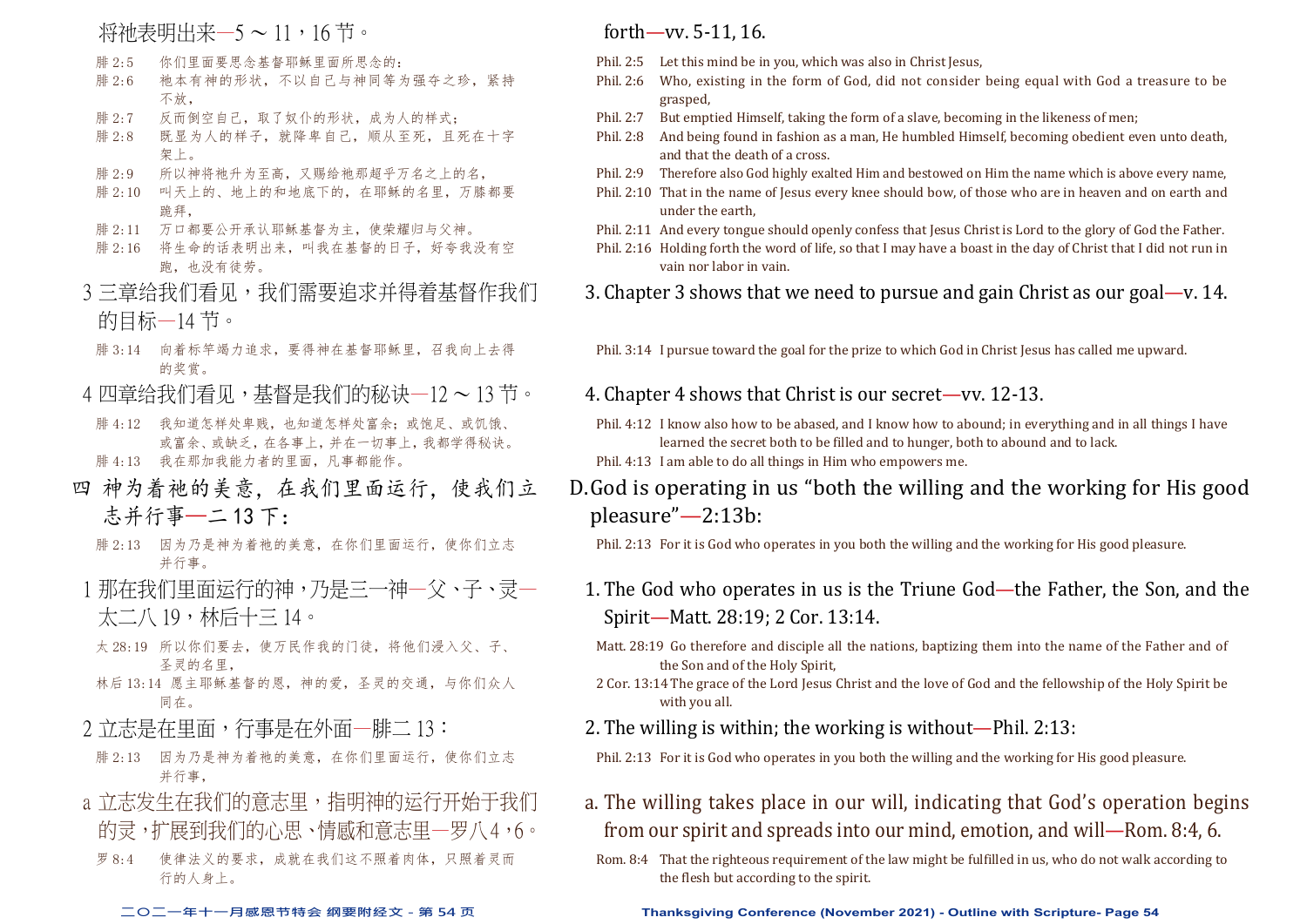- 罗 8:6 因为心思置于肉体,就是死;心思置于灵,乃是生命平安。
- b 腓立比二章十三节里的"行事"或"行动",原文 与本节"沄行"同。
- 腓 2:13 因为乃是神为着祂的美意,在你们里面运行,使你们立志 并行事。
- 3 存十三节, "祂的美意"—祂意愿所喜悦的一是 要使我们能达到祂无上救恩的顶点—弗一 5, 腓一  $19, -12$ 
	- 腓 2:13 因为乃是神为着祂的美意,在你们里面运行,使你们立志 并行事。
	- 弗 1:5 按着祂意愿所喜悦的,预定了我们,借着耶稣基督得儿子 的名分,归于祂自己,
	- 腓 1:19 因为我知道,这事借着你们的祈求,和耶稣基督之灵全备 的供应,终必叫我得救。
	- 腓 2:12 这样,我亲爱的,你们既是常顺从的,不但我与你们同在 的时候,就是我如今不在的时候,更是顺从的,就当恐惧 战兢,作成你们自己的救恩,
- 五 我们需要看见,神在我们里面的运行是一件神 奇的平常事;这个运行完全是平常的,却又完 全是神奇的--13节, 四6~7:
	- 腓 2:13 因为乃是神为着祂的美意,在你们里面运行,使你们立志 并行事。
	- 腓 4:6 应当一无挂虑,只要凡事借着祷告、祈求,带着感谢,将 你们所要的告诉神;
	- 腓 4:7 神那超越人所能理解的平安,必在基督耶稣里,保卫你们 的心怀意念。
	- 1 神在我们里面的运行是神奇的,却又是平常且安静 的—7 节。
	- 腓 4:7 神那超越人所能理解的平安,必在基督耶稣里,保卫你们 的心怀意念。
	- 2 神在我们里面的运行,从外面看没有什么奇特,但 按属灵的意义看却是重大的事—弗一 19,三 17。
	- 弗 1:19 以及祂的能力向着我们这信的人,照祂力量之权能的运行, 是何等超越的浩大,
	- 弗 3:17 使基督借着信,安家在你们心里,叫你们在爱里生根立基,

贰 神在我们里面的运行, 是带着"耶稣基督

Rom. 8:6 For the mind set on the flesh is death, but the mind set on the spirit is life and peace.

- b. The Greek word for working, or acting, in Philippians 2:13 is the same word for operates in this verse.
	- Phil. 2:13 For it is God who operates in you both the willing and the working for His good pleasure.
- 3. In verse 13 "His good pleasure"—the good pleasure of His will—is that we may reach the climax of His supreme salvation—Eph. 1:5; Phil. 1:19; 2:12.
	- Phil. 2:13 For it is God who operates in you both the willing and the working for His good pleasure.
	- Eph. 1:5 Predestinating us unto sonship through Jesus Christ to Himself, according to the good pleasure of His will,
	- Phil. 1:19 For I know that for me this will turn out to salvation through your petition and the bountiful supply of the Spirit of Jesus Christ,
	- Phil. 2:12 So then, my beloved, even as you have always obeyed, not as in my presence only but now much rather in my absence, work out your own salvation with fear and trembling;

E. We need to see that God's operating in us is a miraculous normality; it is altogether normal yet altogether miraculous—v. 13; 4:6-7:

- Phil. 2:13 For it is God who operates in you both the willing and the working for His good pleasure.
- Phil. 4:6 In nothing be anxious, but in everything, by prayer and petition with thanksgiving, let your requests be made known to God;
- Phil. 4:7 And the peace of God, which surpasses every man's understanding, will guard your hearts and your thoughts in Christ Jesus.
- 1. God is operating within us miraculously yet normally and quietly—y. 7.
- Phil. 4:7 And the peace of God, which surpasses every man's understanding, will guard your hearts and your thoughts in Christ Jesus.
- 2. God's operating in us is not outwardly spectacular, but in a spiritual sense it is a great matter—Eph. 1:19; 3:17.
	- Eph. 1:19 And what is the surpassing greatness of His power toward us who believe, according to the operation of the might of His strength,
	- Eph. 3:17 That Christ may make His home in your hearts through faith, that you, being rooted and grounded in love,

## **II. God's operating in us is with "the bountiful supply of the Spirit**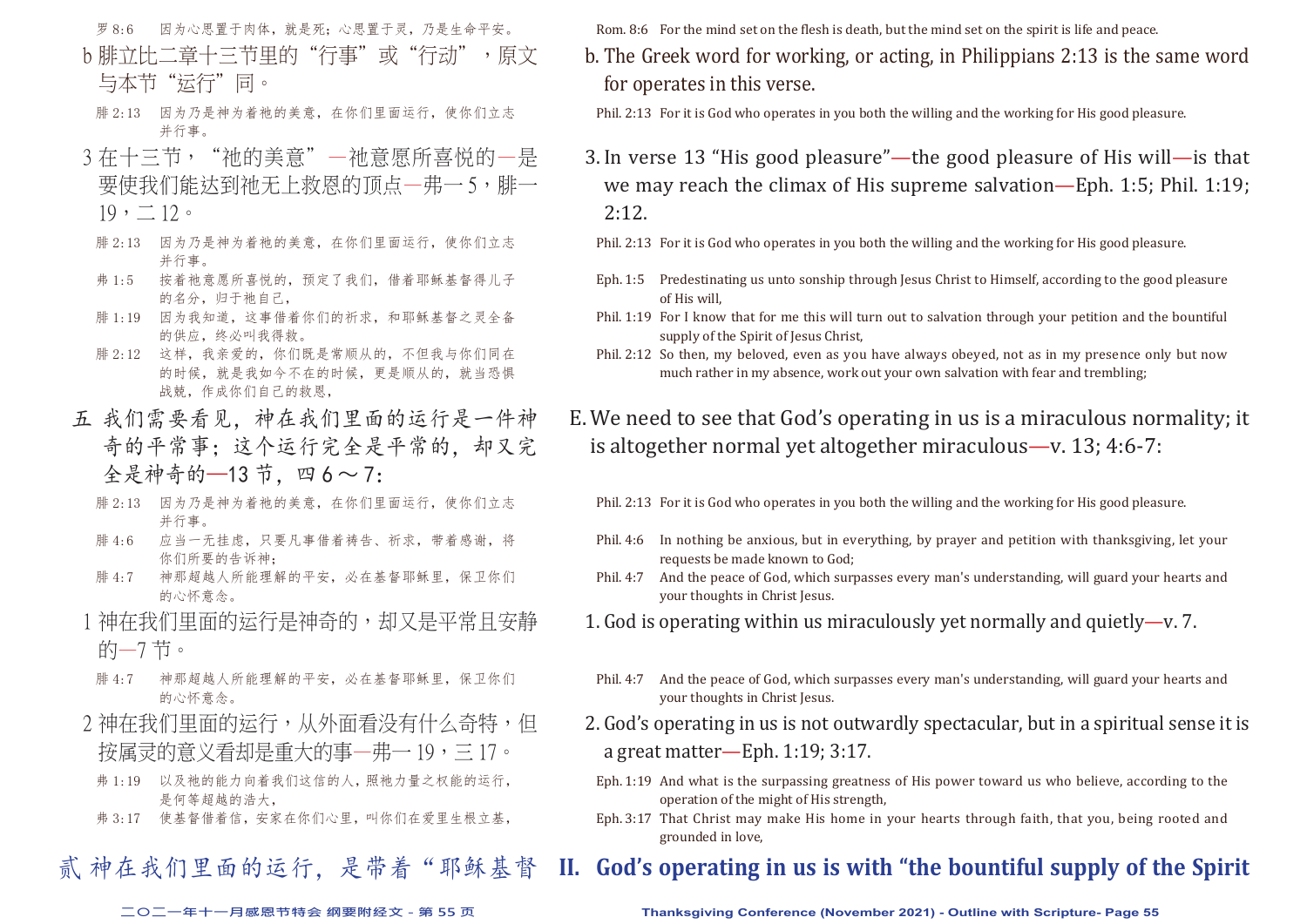## 之灵全备的供应"一腓一 19:

- 腓 1:19 因为我知道,这事借着你们的祈求,和耶稣基督之灵全备 的供应,终必叫我得救。
- 一 "耶稣的灵"是神的灵特别的说法,乃指成为 肉体之救主的灵,这位救主就是在人性里的耶 稣,经过了为人的生活和十字架上的死—徒 十六 7,路一 31,35,太一 21:
	- 徒 16:7 到了每西亚的边界,他们试着要往庇推尼去,耶稣的灵却 不许,
	- 路 1:31 看哪, 你将怀孕生子, 要给祂起名叫耶稣。
	- 路 1:35 天使回答说,圣灵要临到你身上,至高者的能力要覆庇你, 因此所要生的圣者,必称为神的儿子。
	- 太 1:21 她将要生一个儿子, 你要给祂起名叫耶稣, 因祂要亲自将 祂的百姓从他们的罪里救出来。
- 1 在耶稣的灵里不仅有神的神圣元素,也有耶稣的 人性元素,以及祂为人生活并受死的元素—腓二  $5 \sim 8$
- 腓 2:5 你们里面要思念基督耶稣里面所思念的:
- 腓 2:6 祂本有神的形状,不以自己与神同等为强夺之珍,紧持 不放,
- 腓 2:7 反而倒空自己,取了奴仆的形状,成为人的样式;
- 腓 2:8 既显为人的样子,就降卑自己,顺从至死,且死在十字 架上。
- 2 耶稣的灵不只是神的灵带着神性,使我们能活神圣的 生命;也是那人耶稣的灵带着祂里面的人性,使我们 能过正确的人性生活,也能忍受其中的痛苦—15 节。
- 腓 2:15 使你们无可指摘、纯洁无杂,在弯曲悖谬的世代中,作神 无瑕疵的儿女;你们在其中好像发光之体显在世界里
- 3 保罗在他的受苦里需要耶稣的灵,因为在耶稣的灵 里,有受苦的元素和忍受福迫的能力—西一 24, 徒 九 15 ~ 16,十六 7。
	- 西 1:24 现在我因着为你们所受的苦难喜乐,并且为基督的身体, 就是为召会,在我一面,在我肉身上补满基督患难的缺欠;
	- 徒 9:15 主却对亚拿尼亚说,你只管去,因为这人是我所拣选的器 皿,要在外邦人和君王并以色列子孙面前,宣扬我的名;
	- 徒 9:16 我要指示他,为我的名必须受许多的苦难。

## **of Jesus Christ"—Phil. 1:19:**

- Eph. 1:19 And what is the surpassing greatness of His power toward us who believe, according to the operation of the might of His strength,
- A. The Spirit of Jesus is a particular expression concerning the Spirit of God and refers to the Spirit of the incarnated Savior who, as Jesus in His humanity, passed through human living and death on the cross— Acts 16:7; Luke 1:31, 35; Matt. 1:21:
	- Acts 16:7 And when they had come to Mysia, they tried to go into Bithynia, yet the Spirit of Jesus did not allow them.
	- Luke 1:31 And behold, you will conceive in your womb and bear a son, and you shall call His name Jesus.
	- Luke 1:35 And the angel answered and said to her, The Holy Spirit will come upon you, and the power of the Most High will overshadow you; therefore also the holy thing which is born will be called the Son of God.
	- Matt. 1:21 And she will bear a son, and you shall call His name Jesus, for it is He who will save His people from their sins.
	- 1. In the Spirit of Jesus there is not only the divine element of God but also the human element of Jesus and the elements of His human living and His suffering of death as well—Phil. 2:5-8.
		- Phil. 2:5 Let this mind be in you, which was also in Christ Jesus,
		- Phil. 2:6 Who, existing in the form of God, did not consider being equal with God a treasure to be grasped,
		- Phil. 2:7 But emptied Himself, taking the form of a slave, becoming in the likeness of men;
	- Phil. 2:8 And being found in fashion as a man, He humbled Himself, becoming obedient even unto death, and that the death of a cross.
	- 2. The Spirit of Jesus is not only the Spirit of God with divinity so that we may live the divine life but also the Spirit of the man Jesus with humanity in Him so that we may live a proper human life and endure its sufferings—v. 15.
	- Phil. 2:15 That you may be blameless and guileless, children of God without blemish in the midst of a crooked and perverted generation, among whom you shine as luminaries in the world,
	- 3. In his suffering Paul needed the Spirit of Jesus because in the Spirit of Jesus is the suffering element and the suffering strength to withstand persecution— Col. 1:24; Acts 9:15-16; 16:7.
	- Col. 1:24 I now rejoice in my sufferings on your behalf and fill up on my part that which is lacking of the afflictions of Christ in my flesh for His Body, which is the church;
	- Acts 9:15 But the Lord said to him, Go, for this man is a chosen vessel to Me, to bear My name before both the Gentiles and kings and the sons of Israel;
	- Acts 9:16 For I will show him how many things he must suffer on behalf of My name.

#### **二○二一年十一月感恩节特会 纲要附经文 - 第 56 页 Thanksgiving Conference (November 2021) - Outline with Scripture- Page 56**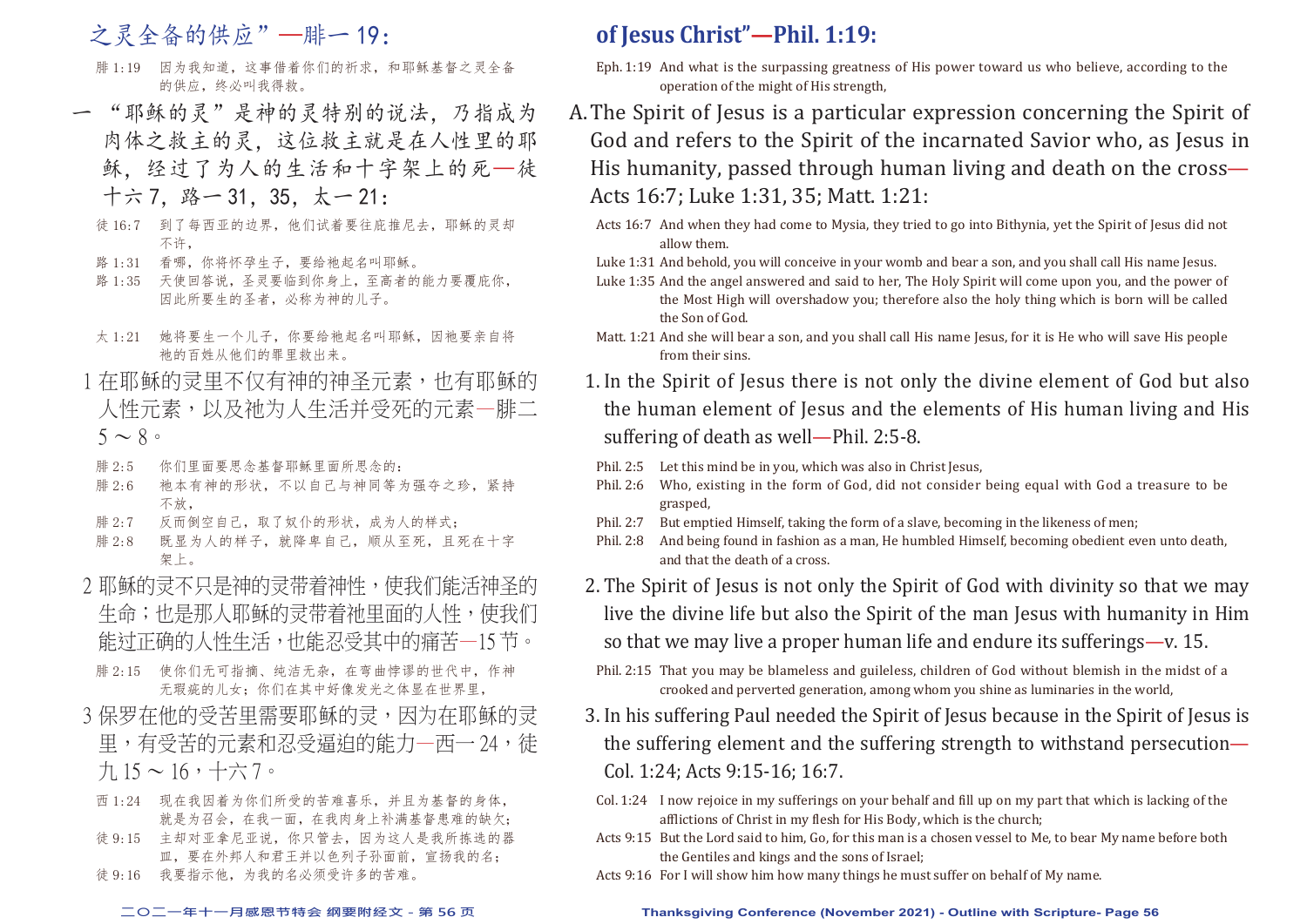- 徒 16:7 到了每西亚的边界,他们试着要往庇推尼去,耶稣的灵却 不许,
- "基督的灵"是指在复活里基督的灵—罗八 9:
	- 罗 8:9 但神的灵若住在你们里面,你们就不在肉体里,乃在灵里 了;然而人若没有基督的灵,就不是属基督的。
- 1 借着成为肉体、钉死和复活的过程,神的灵已经成 了基督的灵—9 节。
- 罗 8:9 但神的灵若住在你们里面,你们就不在肉体里,乃在灵里 了;然而人若没有基督的灵,就不是属基督的。
- 2 基督的灵实际上就是基督自己,住在我们的灵里,将祂 自己,就是经过过程之三一神的化身,分赐到我们里面 作复活的生命和大能,以对付我们天性里的死一2,9节。
- 罗 8:2 因为生命之灵的律,在基督耶稣里已经释放了我,使我脱 离了罪与死的律。
- 罗 8:9 但神的灵若住在你们里面,你们就不在肉体里,乃在灵里 了;然而人若没有基督的灵,就不是属基督的。
- 3 我们借着基督的灵,就能有分于祂复活生命的大 能,在祂升天的超越并祂登宝座的权柄上与祂联合 为一—腓三 10,弗— 20 ~ 21, 二 6, 约十— 25, 待二  $22 \sim 24.31 \sim 36$ 。
	- 腓 3:10 使我认识基督、并祂复活的大能、以及同祂受苦的交通, 模成祂的死,
	- 弗 1:20 就是祂在基督身上所运行的, 使祂从死人中复活, 叫祂在 诸天界里,坐在自己的右边,
	- 弗 1:21 远超过一切执政的、掌权的、有能的、主治的、以及一切 受称之名,不但是今世的,连来世的也都在内,
	- 弗 2:6 祂又叫我们在基督耶稣里一同复活,一同坐在诸天界里,
	- 约 11:25 耶稣对她说,我是复活,我是生命;信入我的人,虽然死了, 也必复活;
	- 徒 2:22 诸位,以色列人哪,你们要听这些话:神借着拿撒勒人耶 稣,在你们中间施行异能、奇事、神迹,将祂证明出来, 正如你们自己所知道的。
- 徒 2:23 祂既按着神的定议先见被交给人,你们就借着不法之人的 手,把祂钉在十字架上杀了。
- 徒 2:24 神却将死的痛苦解除,叫祂复活了,因为祂不能被死拘禁。
- 徒 2:31 就预先看明这事, 讲论基督的复活说, 祂不被撇在阴间, 祂的肉身也不见朽坏。
- 徒 2:32 这位耶稣,神已经叫祂复活了,我们都是这事的见证人。
- Acts 16:7 And when they had come to Mysia, they tried to go into Bithynia, yet the Spirit of Jesus did not allow them.
- B. The Spirit of Christ refers to the Spirit of Christ in resurrection—Rom. 8:9:
	- Rom. 8:9 But you are not in the flesh, but in the spirit, if indeed the Spirit of God dwells in you. Yet if anyone does not have the Spirit of Christ, he is not of Him.
	- 1. Through the process of incarnation, crucifixion, and resurrection, the Spirit of God has become the Spirit of Christ—v. 9.
		- Rom. 8:9 But you are not in the flesh, but in the spirit, if indeed the Spirit of God dwells in you. Yet if anyone does not have the Spirit of Christ, he is not of Him.
	- 2. The Spirit of Christ is actually Christ Himself dwelling in our spirit to impart Himself, the embodiment of the processed Triune God, into us as resurrection life and power to deal with death in our nature—vv. 2, 9.

Rom. 8:2 For the law of the Spirit of life has freed me in Christ Jesus from the law of sin and of death.

- Rom. 8:9 But you are not in the flesh, but in the spirit, if indeed the Spirit of God dwells in you. Yet if anyone does not have the Spirit of Christ, he is not of Him.
- 3. By the Spirit of Christ we can partake of the power of His resurrection life, identified with Him in the transcendency of His ascension and in the authority of His enthronement—Phil. 3:10; Eph. 1:20-21; 2:6; John 11:25; Acts 2:22-24, 31-36.
- Phil. 3:10 To know Him and the power of His resurrection and the fellowship of His sufferings, being conformed to His death,
- Eph. 1:20 Which He caused to operate in Christ in raising Him from the dead and seating Him at His right hand in the heavenlies,
- Eph. 1:21 Far above all rule and authority and power and lordship and every name that is named not only in this age but also in that which is to come;
- Eph. 2:6 And raised us up together with Him and seated us together with Him in the heavenlies in Christ Jesus,
- John 11:25 Jesus said to her, I am the resurrection and the life; he who believes into Me, even if he should die, shall live;
- Acts 2:22 Men of Israel, hear these words: Jesus the Nazarene, a man shown by God to you to be approved by works of power and wonders and signs, which God did through Him in your midst, even as you yourselves know-
- Acts 2:23 This man, delivered up by the determined counsel and foreknowledge of God, you, through the hand of lawless men, nailed to a cross and killed;
- Acts 2:24 Whom God has raised up, having loosed the pangs of death, since it was not possible for Him to be held by it.
- Acts 2:31 He, seeing this beforehand, spoke concerning the resurrection of the Christ, that neither was He abandoned to Hades, nor did His flesh see corruption.
- Acts 2:32 This Jesus God has raised up, of which we all are witnesses.

#### **二○二一年十一月感恩节特会 纲要附经文 - 第 57 页 Thanksgiving Conference (November 2021) - Outline with Scripture- Page 57**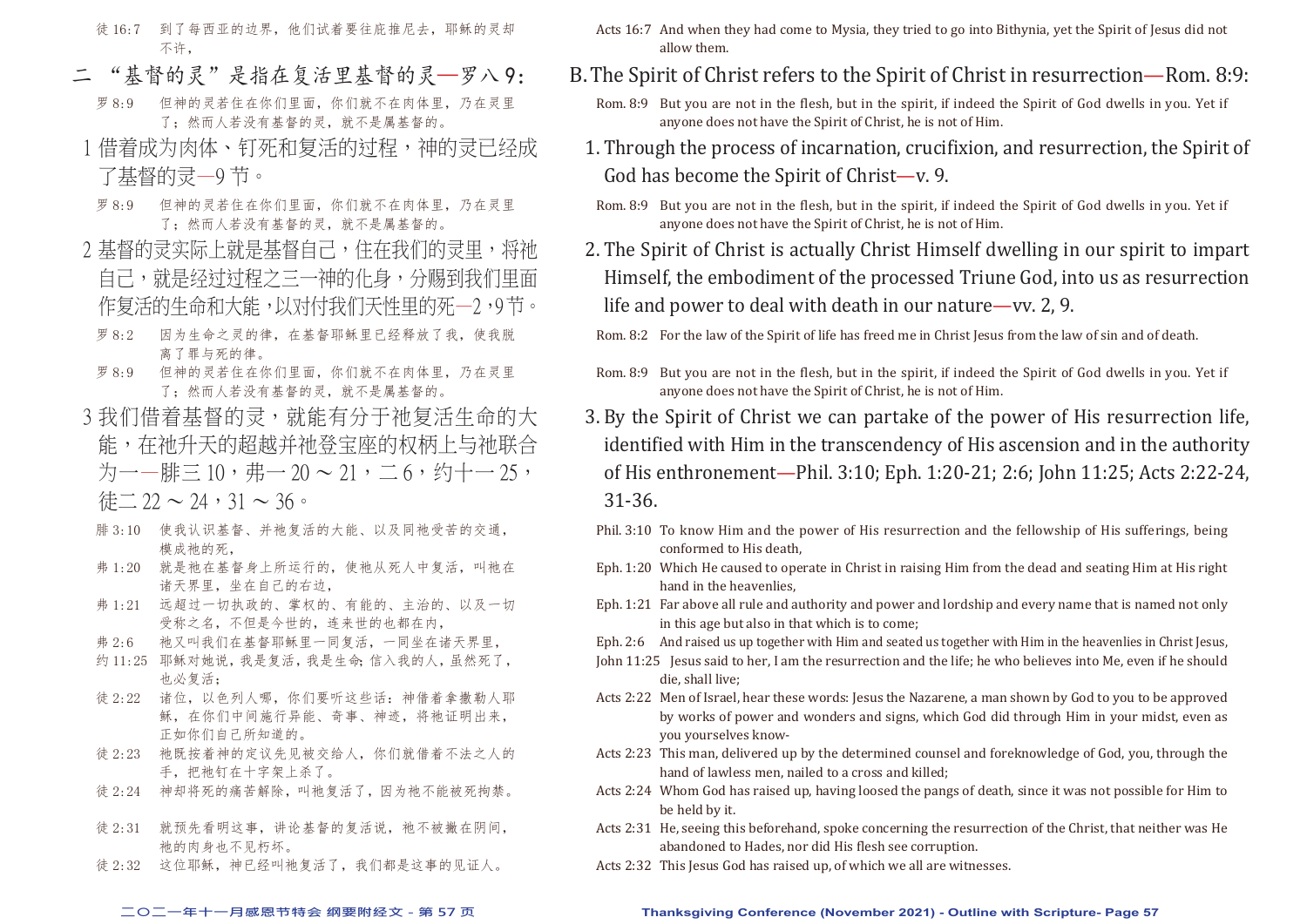- 徒 2:33 祂既被高举在神的右边,又从父领受了所应许的圣灵,就 把你们所看见所听见的,浇灌下来。
- 徒 2:34 大卫并没有升到诸天之上, 但他自己说, "主对我主说, 你坐在我的右边,
- 徒 2:35 等我使你的仇敌作你的脚凳。"
- 徒 2:36 所以,以色列全家当确实地知道,你们钉在十字架上的这 位耶稣,神已经立祂为主为基督了。
- 三 "耶稣基督的灵"是指受苦之耶稣与复活之基 督的灵—腓一 19:
	- 腓 1:19 因为我知道,这事借着你们的祈求,和耶稣基督之灵全备 的供应,终必叫我得救。
- 1 因为"耶稣的灵"专指主的受苦, "基督的灵"专 指祂的复活, "耶稣基督的灵"是联干祂的受苦, 也联于祂的复活;"耶稣基督的灵"就是那曾在地 上过受苦生活之耶稣的灵,与如今在复活里之基督 的灵—徒十六7,罗八9,腓—19。
- 徒 16:7 到了每西亚的边界,他们试着要往庇推尼去,耶稣的灵却 不许,
- 罗 8:9 但神的灵若住在你们里面,你们就不在肉体里,乃在灵里 了;然而人若没有基督的灵,就不是属基督的。
- 腓 1:19 因为我知道,这事借着你们的祈求,和耶稣基督之灵全备 的供应,终必叫我得救。
- 2 耶稣基督的灵是神的灵成为约翰七章三十九节所提 的"那灵"—那借着基督成为肉体、钉死、并复活 而有的耶稣基督之灵,就是那兼有神圣的元素与属 人的元素,连同基督成为肉体、钉死、和复活之一 切素质和实际的灵。
- 约 7:39 耶稣这话是指着信入祂的人将要受的那灵说的;那时还没 有那灵,因为耶稣尚未得着荣耀。
- 四 "全备的供应"是特别且含意丰富的辞,使 徒用来指耶稣基督之灵全备、丰富的供应— 腓一 19:
	- 腓 1:19 因为我知道,这事借着你们的祈求,和耶稣基督之灵全备 的供应,终必叫我得救。
	- 1 我们必须看见耶稣基督之灵全备的供应包含神性,神 圣的人位带着神圣的生命与性情;拔高的人性,一种
- Acts 2:33 Therefore having been exalted to the right hand of God and having received the promise of the Holy Spirit from the Father, He has poured out this which you both see and hear.
- Acts 2:34 For David did not ascend into the heavens, but he himself says, "The Lord said to my Lord, Sit at My right hand
- Acts 2:35 Until I set Your enemies as a footstool for Your feet."
- Acts 2:36 Therefore let all the house of Israel know assuredly that God has made Him both Lord and Christ, this Jesus whom you have crucified.
- C. The Spirit of Jesus Christ refers to the Spirit of the suffering Jesus and the resurrected Christ—Phil. 1:19:
	- Phil. 1:19 For I know that for me this will turn out to salvation through your petition and the bountiful supply of the Spirit of Jesus Christ,
	- 1. Because the Spirit of Jesus has particular reference to the Lord's suffering, and the Spirit of Christ to His resurrection, the Spirit of Jesus Christ is related to both His suffering and His resurrection; the Spirit of Jesus Christ is the Spirit of the Jesus who lived a life of suffering on earth and of the Christ who is now in resurrection—Acts 16:7; Rom. 8:9; Phil. 1:19.
	- Acts 16:7 And when they had come to Mysia, they tried to go into Bithynia, yet the Spirit of Jesus did not allow them.
	- Rom. 8:9 But you are not in the flesh, but in the spirit, if indeed the Spirit of God dwells in you. Yet if anyone does not have the Spirit of Christ, he is not of Him.
	- Phil. 1:19 For I know that for me this will turn out to salvation through your petition and the bountiful supply of the Spirit of Jesus Christ,
	- 2. The Spirit of Jesus Christ is the Spirit of God becoming "the Spirit" mentioned in John 7:39—the Spirit of Jesus Christ through Christ's incarnation, crucifixion, and resurrection, that Spirit with both the divine element and the human element, with all the essence and reality of the incarnation, crucifixion, and resurrection of Christ.
	- John 7:39 But this He said concerning the Spirit, whom those who believed into Him were about to receive; for the Spirit was not yet, because Jesus had not yet been glorified.
- D. Bountiful supply is a specific and rich word used by the apostle to indicate the bountiful, rich supply of the Spirit of Jesus Christ—Phil.  $1:19:$ 
	- Phil. 1:19 For I know that for me this will turn out to salvation through your petition and the bountiful supply of the Spirit of Jesus Christ,
	- 1. We need to see that the bountiful supply of the Spirit of Jesus Christ includes divinity, the divine person with the divine life and nature; an uplifted

#### **二○二一年十一月感恩节特会 纲要附经文 - 第 58 页 Thanksgiving Conference (November 2021) - Outline with Scripture- Page 58**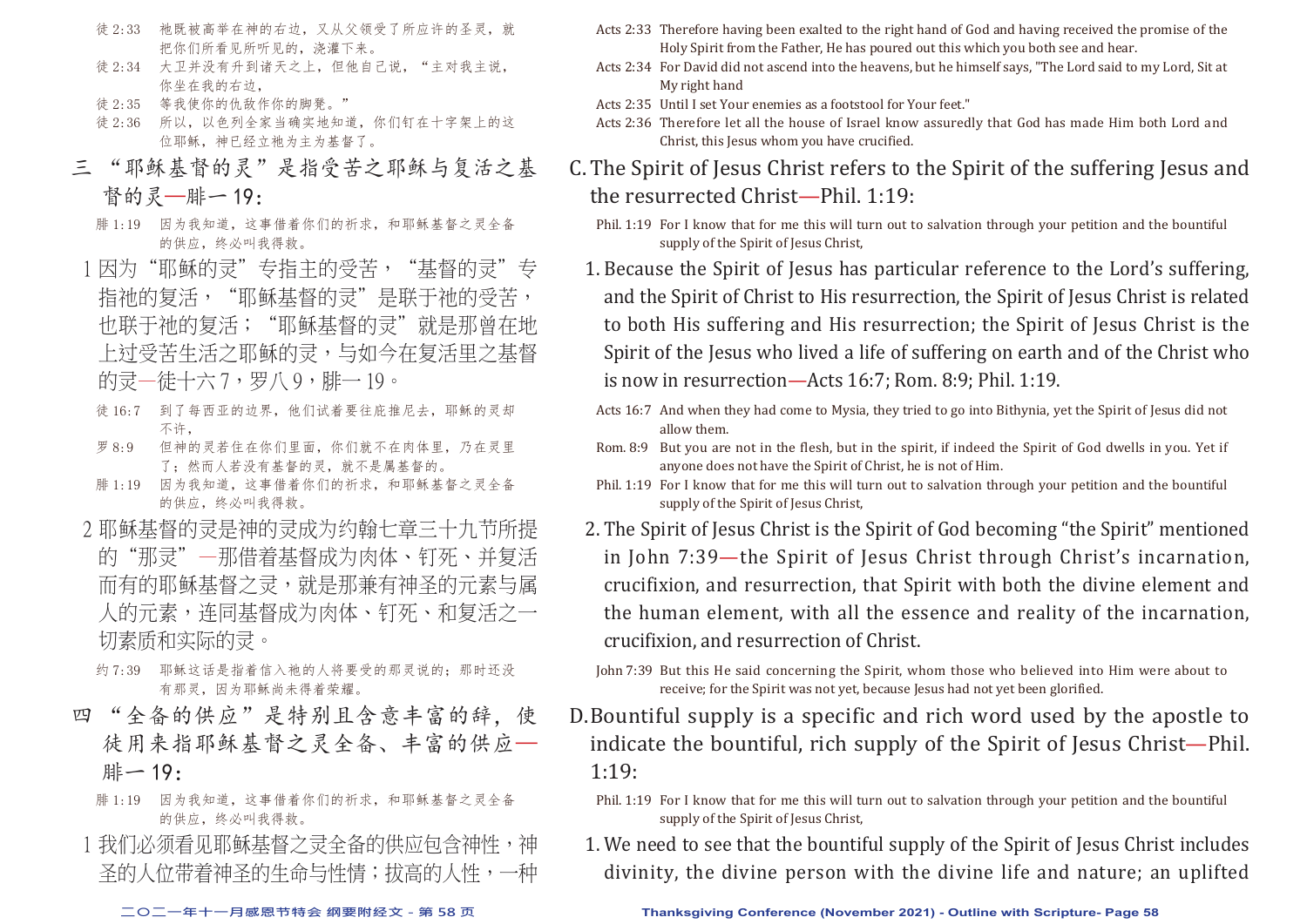带着正确生命、生活、性情和人位的人性;主在十字 架上奇妙、句罗万有的死;以及基督的复活和升天— 约一 1,14,29,加二 20,路二四 5 ~ 6,50 ~ 51。

- 约 1:1 太初有话,话与神同在,话就是神。
- 约 1:14 话成了肉体, 支搭帐幕在我们中间, 丰丰满满地有恩典, 有 实际。我们也见过祂的荣耀,正是从父而来独生子的荣耀。
- 约 1:29 次日,约翰看见耶稣向他走来,就说,看哪,神的羔羊, 除去世人之罪的!
- 加 2:20 我已经与基督同钉十字架;现在活着的,不再是我,乃是基 督在我里面活着;并且我如今在肉身里所活的生命,是我在 神儿子的信里,与祂联结所活的,祂是爱我,为我舍了自己。
- 路 24:5 妇女们惊怕, 将脸伏地: 那两个人就对她们说, 为什么在 死人中找活人?
- 路 24:6 祂不在这里, 已经复活了。当记得祂还在加利利的时候, 怎样对你们讲过,说,
- 路 24:50 耶稣领他们出去,直到伯大尼附近,就举手给他们祝福。
- 路 24:51 正祝福的时候, 祂就离开他们, 被带到天上去了。
- 2 借着耶稣基督之灵全备的供应,我们能像保罗一样 活基督并显大祂—腓一 19 ~ 21 上:
- 腓 1:19 因为我知道,这事借着你们的祈求,和耶稣基督之灵全备 的供应,终必叫我得救。
- 腓 1:20 这是照着我所专切期待并盼望的,就是没有一事会叫我羞 愧,只要凡事放胆,无论是生,是死,总叫基督在我身体 上,现今也照常显大,
- 腓 1:21 因为在我,活着就是基督,死了就有益处。
- a 耶稣基督包罗万有之灵这全备的供应,乃是为着我 们活耶稣基督而显大祂;我们活祂,使祂在任何景 况中都得以显大—20 ~ 21 节,四 11 ~ 13。
- 腓 1:20 这是照着我所专切期待并盼望的,就是没有一事会叫我羞 愧,只要凡事放胆,无论是生,是死,总叫基督在我身体 上,现今也照常显大,
- 腓 1:21 因为在我,活着就是基督,死了就有益处。
- 腓 4:11 我并不是因缺乏说这话,因为我已经学会了,无论在什么 景况,都可以知足。
- 腓 4:12 我知道怎样处卑贱,也知道怎样处富余;或饱足、或饥饿、 或富余、或缺乏,在各事上,并在一切事上,我都学得秘诀。
- 腓 4:13 我在那加我能力者的里面,凡事都能作。
- b 在耶稣基督的灵里有包罗万有、全备的供应,叫我 们能应付各种环境,而经历基督,享受基督,活基

humanity, a humanity with a proper life, living, nature, and person; the Lord's wonderful, all-inclusive death on the cross; and Christ's resurrection and ascension—John 1:1, 14, 29; Gal. 2:20; Luke 24:5-6, 50-51.

John 1:1 In the beginning was the Word, and the Word was with God, and the Word was God.

- John 1:14 And the Word became flesh and tabernacled among us (and we beheld His glory, glory as of the only Begotten from the Father), full of grace and reality.
- John 1:29 The next day he saw Jesus coming to him and said, Behold, the Lamb of God, who takes away the sin of the world!
- Gal. 2:20 I am crucified with Christ; and it is no longer I who live, but it is Christ who lives in me; and the life which I now live in the flesh I live in faith, the faith in the Son of God, who loved me and gave Himself up for me.
- Luke 24:5 And they became frightened and bowed their faces to the ground, and the men said to them, Why are you seeking the living One among the dead?

Luke 24:6 He is not here but has been raised. Remember how He spoke to you while He was still in Galilee,

Luke 24:50 And He led them out as far as Bethany, and He lifted up His hands and blessed them. Luke 24:51 And while He blessed them. He parted from them and was carried up into heaven.

- 2. By the bountiful supply of the Spirit of Jesus Christ, we, like Paul, can live Christ and magnify Him—Phil. 1:19-21a:
- Phil. 1:19 For I know that for me this will turn out to salvation through your petition and the bountiful supply of the Spirit of Jesus Christ,
- Phil. 1:20 According to my earnest expectation and hope that in nothing I will be put to shame, but with all boldness, as always, even now Christ will be magnified in my body, whether through life or through death.
- Phil. 1:21 For to me, to live is Christ and to die is gain.
- a. This bountiful supply of the all-inclusive Spirit of Jesus Christ is for us to magnify Jesus Christ by living Him; we live Him so that He may be magnified in any circumstances—vv. 20-21; 4:11-13.
	- Phil. 1:20 According to my earnest expectation and hope that in nothing I will be put to shame, but with all boldness, as always, even now Christ will be magnified in my body, whether through life or through death.
- Phil. 1:21 For to me, to live is Christ and to die is gain.
- Phil. 4:11 Not that I speak according to lack, for I have learned, in whatever circumstances I am, to be content.
- Phil. 4:12 I know also how to be abased, and I know how to abound; in everything and in all things I have learned the secret both to be filled and to hunger, both to abound and to lack.
- Phil. 4:13 I am able to do all things in Him who empowers me.
- b. In the Spirit of Jesus Christ there is the all-inclusive bountiful supply that enables us to meet any kind of environment and thus experience Christ, enjoy